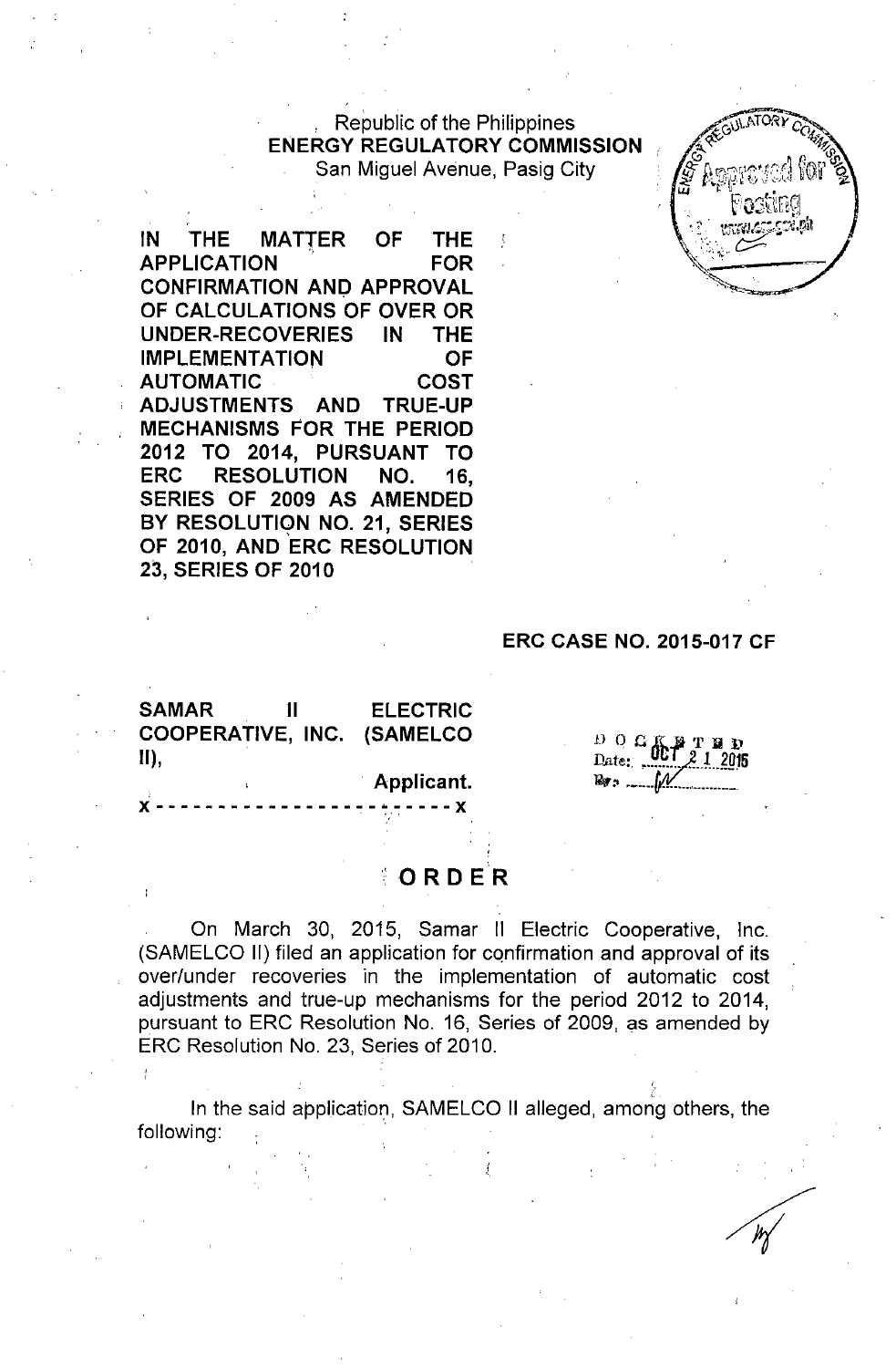- 1. SAMELCO II is a non-stock, non-profit electric cooperative duly organized and existing under and by virtue of the laws of the Republic of the Philippines, with principal office at Brgy. Arado, Paranas, Samar;
- 2. SAMELCO II holds an exclusive franchise issued by the National Electrification Commission (NEC) to operate an electric light and power distribution service in the City of Catbalogan and certain municipalities in the Province of Samar, namely: Jiabong, Motiong, Paranas, San Sebastia, Hinabangan, Calbiga, Pinabacdao, Villareal, Talalora, Sta. Rita, Basey, Marabut, Daram, San Jose De Buan and Zumarraga;
- 3. The Commission's Resolution No. 16, Series of 2009, as amended by Resolution No. 21, Series of 2010, establish the procedure for the automatic recovery or refund of pass through costs and the confirmation process that would govern the automatic cost adjustment and true-up mechanisms approved by the Commission, with the objective of ensuring appropriate recovery of the pass through costs in an efficient manner and to put in place a fair and transparent process for the confirmation of the automatic cost adjustments implemented by Distribution Utilities and the true-up of other pass through charges involving Generation Rate, System Loss Rate, Transmission Rate, Lifeline Rate Recovery. The Commission's Resolution No. 23, Series 2010 adopts the rules implementing the discounts to qualified senior citizen end-users and subsidy from subsidizing end-users on electricity consumption;
- 4. SAMELCO II applied the formulae provided under Resolution No. 16, Series of 2009, as amended by Resolution No. 21, Series of 2010, and Resolution No. 23, Series of 2010 has determined that the over recoveries and under recoveries incurred in its implementation of the foregoing automatic cost adjustments and true-up mechanisms for the period January 2012 to December 2014;
- 5. The results of SAMELCO II calculations are presented hereunder, as follows:

'ff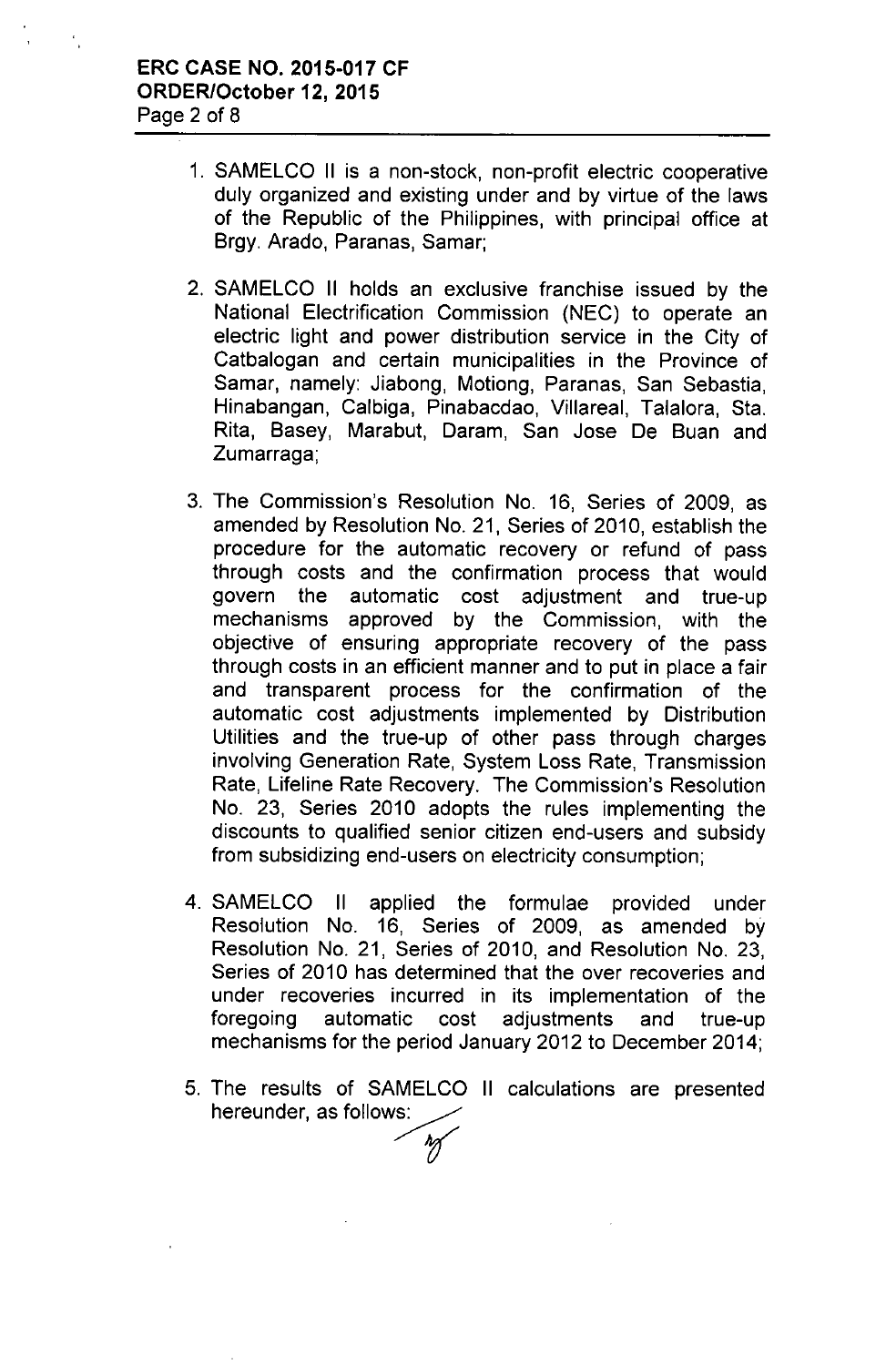# ERC CASE NO. 2015-017 CF ORDER/October 12,2015 Page 3 of 8

| <b>Particulars</b>    | <b>Allowable Cost</b><br>(PhP) | <b>Actual Revenue</b><br>(PhP) | (Over)/Under<br><b>Recovery</b><br>(PhP) |
|-----------------------|--------------------------------|--------------------------------|------------------------------------------|
| Generation-Main       | 631,316,160.31                 | 645,400,893.46                 | (14, 084, 733.14)                        |
| Generation-SPUG       | 15,549,726.33                  | 17.668,887.07                  | (2, 119, 160.73)                         |
| Transmission          | 137,725,164.30                 | 135 446,764 69                 | 2,278,399.61                             |
| System Loss-Main      | 116,361,840.78                 | 129,805,566.14                 | (13, 443, 725.36)                        |
| System Loss-SPUG      | 2,466,338.75                   | 67,930.39                      | 2,398,408.36                             |
| Lifeline              | 22,888,871.79                  | (22, 758, 286, 14)             | (130, 585.65)                            |
| <b>Senior Citizen</b> | 316,803.95                     | (256.890.24)                   | (59, 913, 71)                            |
| <b>Net Results</b>    | 926,624,906.22                 | 905,374,865.37                 | (25, 161, 310.63)                        |

- 6. In support of the computations made, SAMELCO II submitted the following data and documents, labeled together and made an integral part of the application as Annex "A":
	- a. Summary of the results of individual calculations of over or under recoveries made on the subject pass through charges;
	- b. Power Supplier Data Sheet;
	- c. Statistical Data Sheet;
	- d. Implemented Rates Data Sheet;
	- e. Power Bills of Power Suppliers;
	- f. Official Receipts *(OR.)* issued by Power Suppliers;
	- g. Breakdown of Payments with *OR.;*
	- h. Debit/Credit Memo of Power Suppliers;
	- i. National Grid Corporation of the Philippines (NGCP) Invoices;
	- J. O. R. issued by the NGCP;
	- k. Breakdown of Payments with *OR.*
	- I. Debit/Credit Memo issued by NGCP
	- m. MFSR (Sections B and E); and
	- n. Consumer Bills of Lifeliners (per level) and Non-Lifeliners per customer class and Senior Citizens (per level); and
- 7. SAMELCO II prays that the Commission:
	- a) Confirm and approve the calculations of over/under recoveries presented in the instant application; and
	- b) Allow to refund/collect the said over/under recoveries to or from its customers, summarized as follows, to wit:

veries to<br>wit: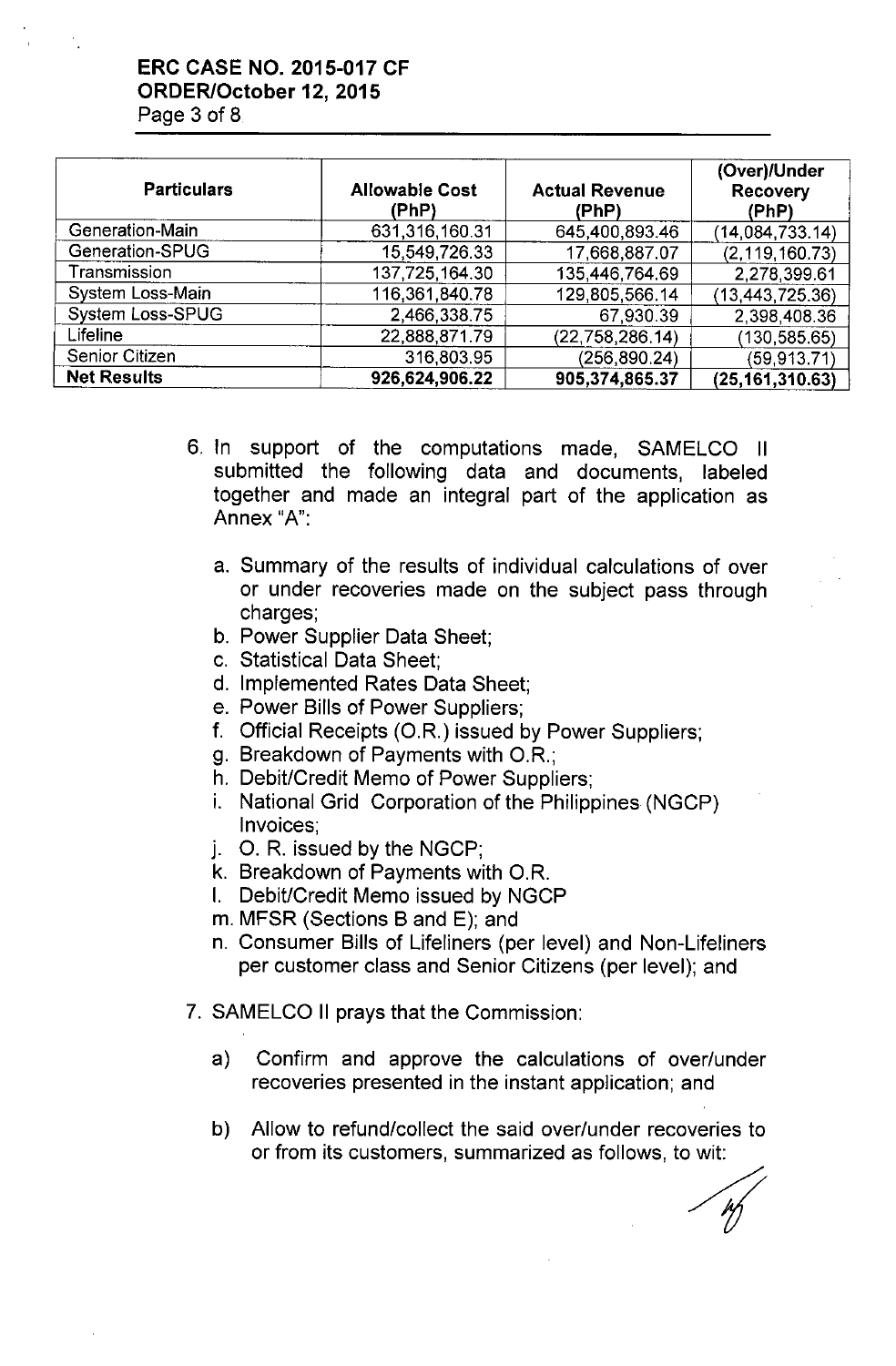### ERC CASE NO. 2015-017 CF ORDER/October 12, 2015 Page 4 of 8

| <b>Particulars</b>      | <b>Allowable Cost</b><br>(PhP) | <b>Actual Revenue</b><br>(PhP) | (Over)/Under<br><b>Recovery</b><br>(PhP) |
|-------------------------|--------------------------------|--------------------------------|------------------------------------------|
| Generation-Main         | 631,316,160.31                 | 645 400 893 46                 | (14,084,733.14)                          |
| Generation-SPUG         | 15,549,726.33                  | 17,668,887.07                  | (2, 119, 160, 73)                        |
| Transmission            | 137,725,164.30                 | 135,446,764.69                 | 2,278,399.61                             |
| System Loss-Main        | 116,361,840.78                 | 129,805,566.14                 | (13, 443, 725.36)                        |
| <b>System Loss-SPUG</b> | 2,466,338.75                   | 67,930.39                      | 2,398,408.36                             |
| <b>Lifeline</b>         | 22.888,871.79                  | (22,758,286.14)                | (130, 585.65)                            |
| <b>Senior Citizen</b>   | 316,803.95                     | (256, 890.24)                  | (59, 913.71)                             |
| <b>Net Results</b>      | 926,624,906.22                 | 905,374,865.37                 | (25, 161, 310.63)                        |

Finding the said application to be sufficient in form and in substance with the required fees having been paid, the same is hereby set for initial hearing, expository presentation, pre-trial conference and evidentiary hearing on November 24, 2015 (Tuesday) at two o'clock in the afternoon (2:00 P.M.) at the ERC Hearing Room, 15<sup>th</sup> Floor, Pacific Center Building, San Miquel Avenue, Pasig City.

SAMELCO II is hereby directed to cause the publication of the attached Notice of Public Hearing, at its own expense, once (1x) in a newspaper of general circulation in the Philippines, at least ten (10) days before the scheduled date of initial hearing. It is also directed to inform the consumers within its franchise area, by any other means available and appropriate, of the filing of the instant application, its reasons therefor and of the scheduled hearing thereon.

Let copies of the application, this Order and the attached Notice of Public Hearing be furnished the Office of the Solicitor General (OSG), the Commission on Audit (COA), and the Committees on Energy of both Houses of Congress. They are hereby requested, if they so desire, to send their duly authorized representatives at the scheduled hearing.

Likewise, let copies of this Order and the attached Notice of Public Hearing be furnished the Offices of the Provincial Governor of Samar and the Mayors of the City/Municipalities within SAMELCO II's franchise area for the appropriate posting thereof on their respective bulletin boards.

*r*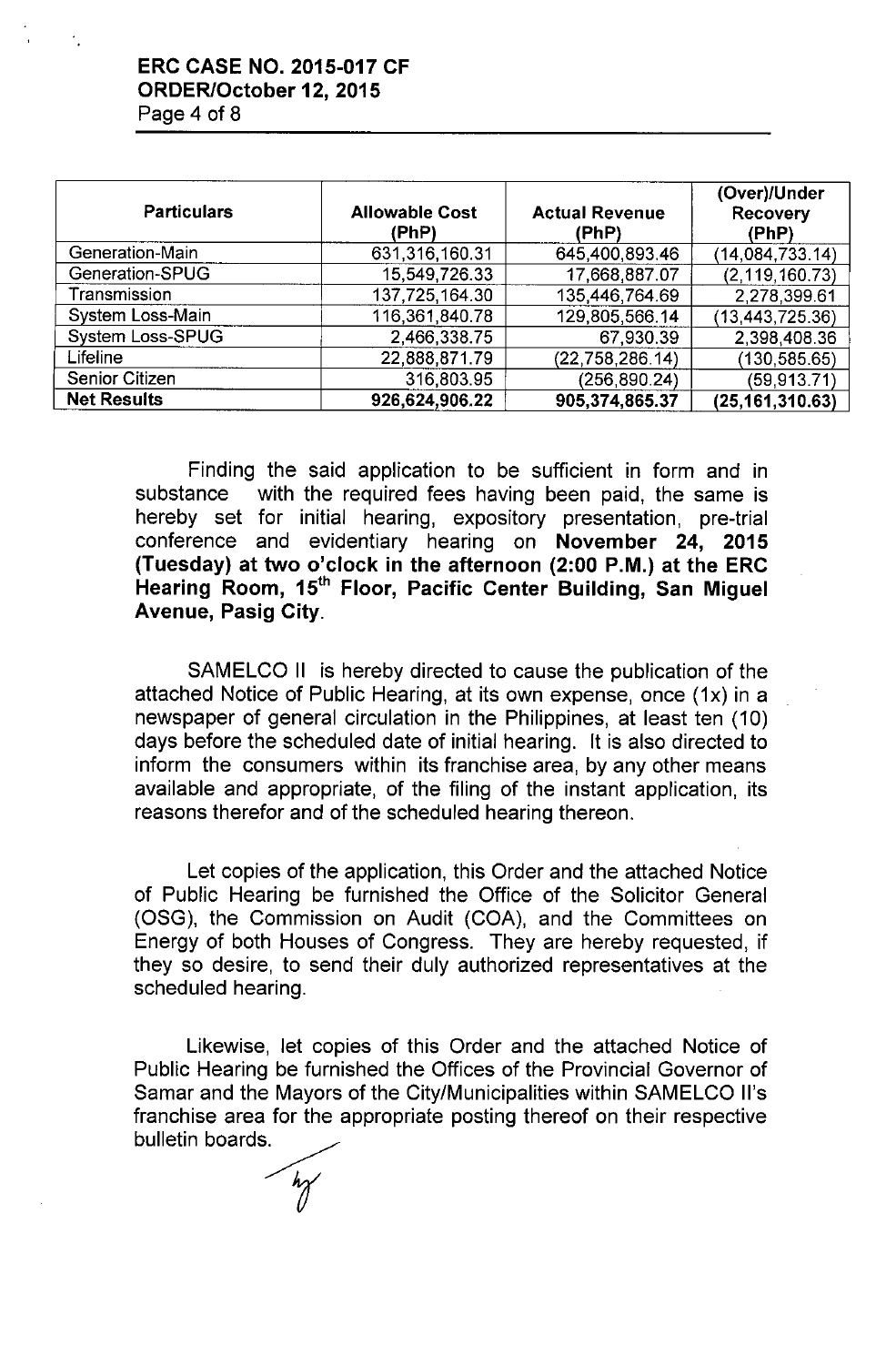SAMELCO II is hereby directed to furnish all those making requests therefor with copies of the application and its attachments, subject to reimbursement of reasonable photocopying costs.

On the date of the initial hearing, SAMELCO II must submit to the Commission its written Compliance with the jurisdictional requirements attaching therewith, methodically arranged and duly marked, the evidences on the actual posting and publication of the Notice of Public Hearing consisting of certifications issued to that effect, signed by the afore-mentioned Governor and Municipal Mayors or their duly authorized representatives, bearing the seals of their offices, and the affidavit of the Editor or Business Manager of the newspaper where the said Notice of Public Hearing was published together with the complete issue of the said newspaper, and such other proofs of compliance with the requirements of the Commission.

SAMELCO II and all interested parties are directed to submit, at least five (5) days before the date of initial hearing and pre-trial conference, their respective Pre-trial Briefs containing, among others:

- a) A summary of admitted facts and proposed stipulation of facts;
- b) The issues to be tried or resolved;
- c) The documents or exhibits to be presented, stating the purposes and proposed markings therefore; and
- d) The number and names of the witnesses, with their written testimonies in an individual affidavit form, to be attached to the Pre-trial Brief.

Failure of SAMELCO II to submit the required Pre-trial Brief and Judicial Affidavits of its witnesses within the prescribed period shall be a ground for cancellation of the scheduled hearing, and the resetting of which shall be six (6) months from said date of cancellation.

As part of the pre-trial conference, SAMELCO II must also be prepared to make an expository presentation of its application, aided by whatever communication medium that it may deem appropriate for

~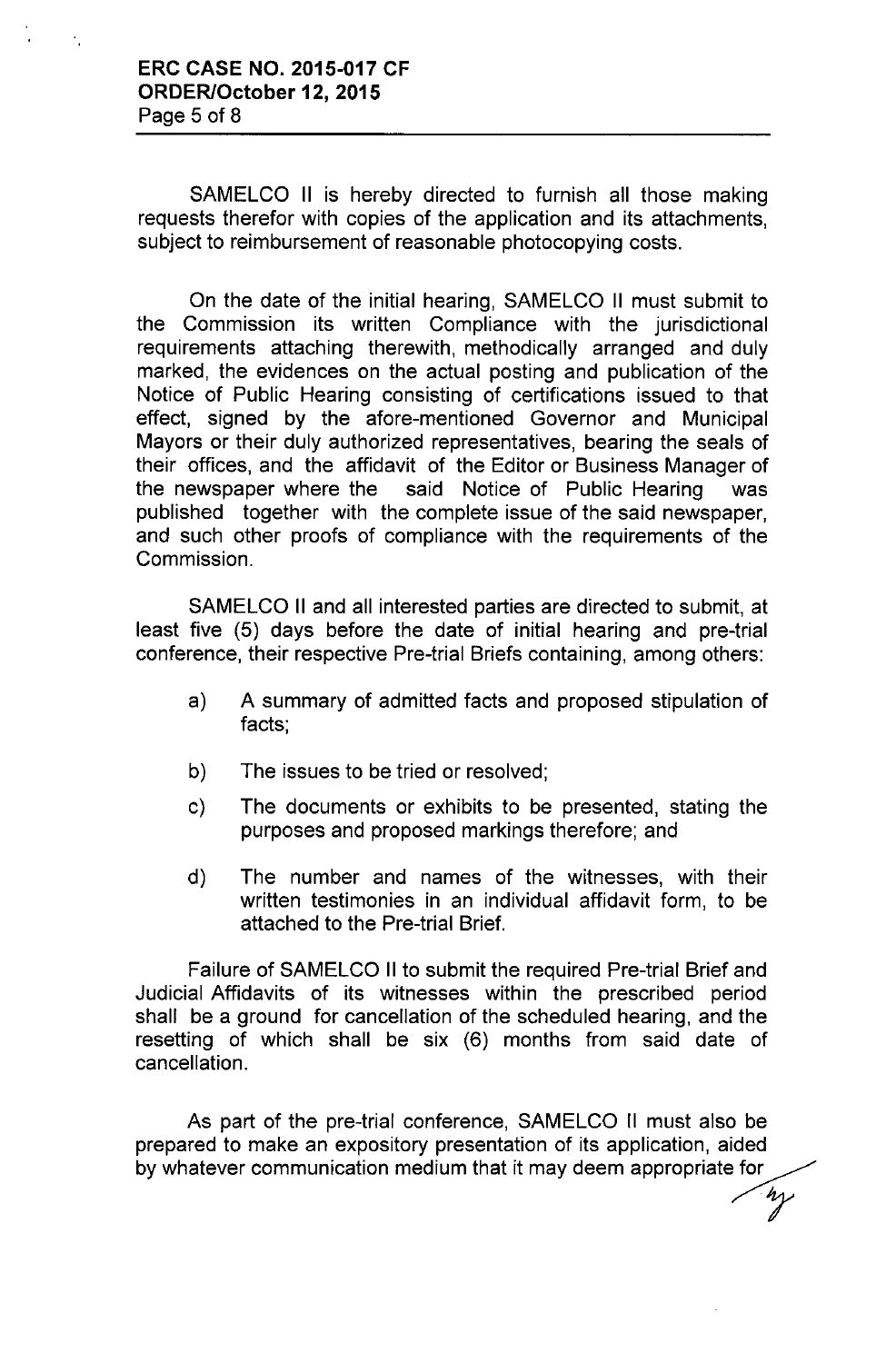# **ERC CASE NO. 2015-017 CF** ORDER/October 12, 2015 Page 6 of 8

 $\frac{4}{3}$ 

the purpose, in order to put in plain words and explain, for the benefit of the consumers and other concerned parties, what the application is all about and the reasons and justifications being cited in support thereof.

# SO ORDERED.

Pasig City, October 12, 2015.

FOR AND BY AUTHORITY OF THE COMMISSION:

**JOSE VICENTE B. SALAZAR** Chairman  $\nu$ 

TERRA PERTEN  $1-2015-020-00885$ in<br>1980 - Jacob Alexandria, frantziar eta erromatiko eta erregea eta erregea eta erregea eta erregea eta erregea

 $\sim$ 

 $\label{eq:2.1} \frac{1}{\sqrt{2}}\int_{\mathbb{R}^3}\frac{1}{\sqrt{2}}\left(\frac{1}{\sqrt{2}}\right)^2\frac{1}{\sqrt{2}}\left(\frac{1}{\sqrt{2}}\right)^2\frac{1}{\sqrt{2}}\left(\frac{1}{\sqrt{2}}\right)^2\frac{1}{\sqrt{2}}\left(\frac{1}{\sqrt{2}}\right)^2\frac{1}{\sqrt{2}}\left(\frac{1}{\sqrt{2}}\right)^2\frac{1}{\sqrt{2}}\frac{1}{\sqrt{2}}\frac{1}{\sqrt{2}}\frac{1}{\sqrt{2}}\frac{1}{\sqrt{2}}\frac{1}{\sqrt{2}}$ 

 $\hat{\mathcal{A}}$ 

**ERC**<br>Office of the Chairman

MW<br>Mitco/Co/N/C/2016-017CF.SAMELCO2/initial ORD.doc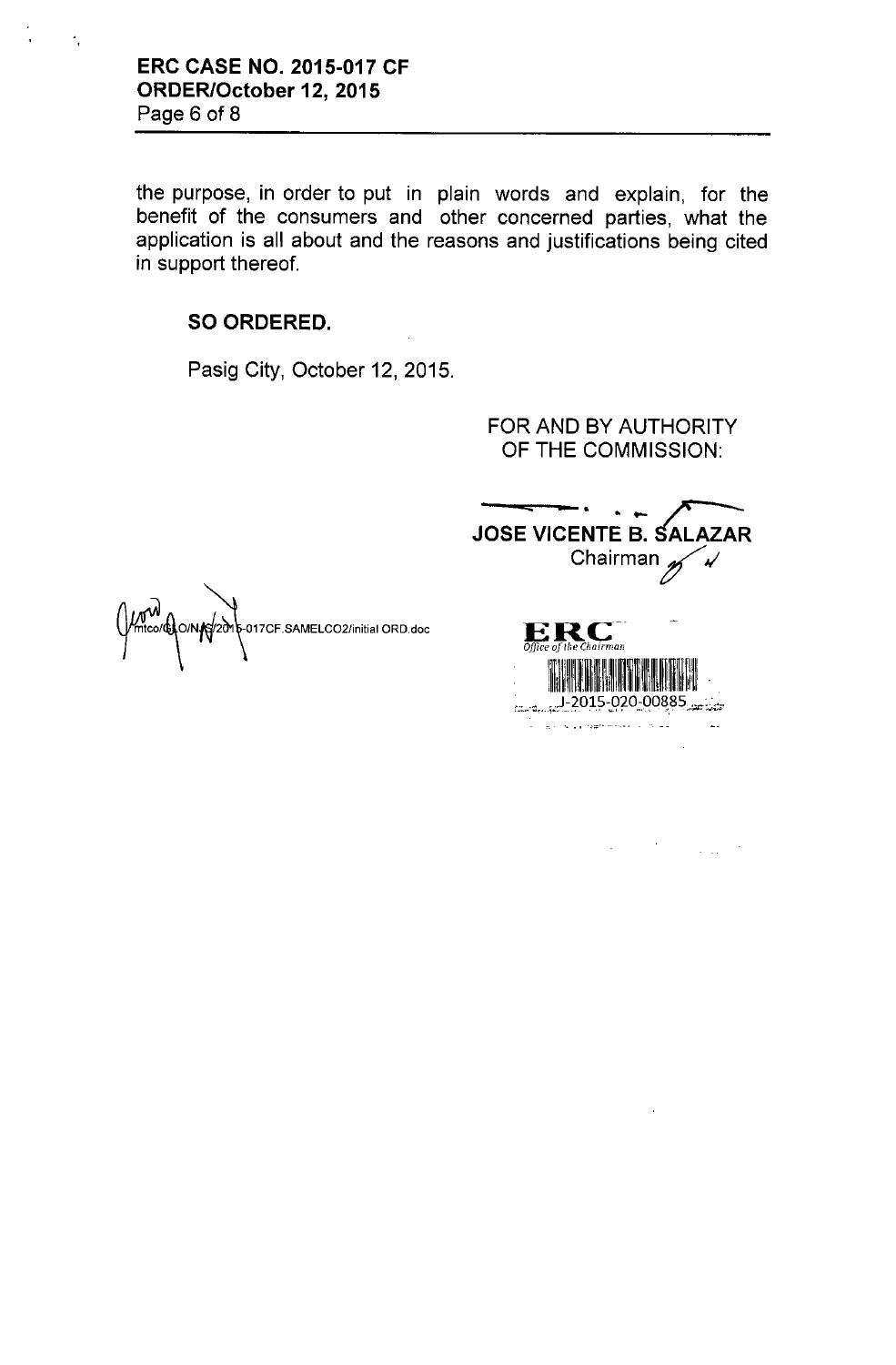# Copy Furnished:

ŕ,

- 1. LERIOS-AMBOY PINGOL & GONZALES LAW OFFICES Attention: ATTY. PREVIOUS ELLEN L. PINGOL Counsel for Applicant SAMELCO II Units 1609-1610 Tycoon Centre Pearl Drive, Ortigas Center, Pasig City
- 2. SAMAR II ELECTRIC COOPERATIVE, INC. (SAMELCO II) Attention: The General Manager Brgy. Arado, Paranas, Samar
- 3. The Office of the Solicitor General 134 Amorsolo Street, Legaspi Village Makati City, Metro Manila
- 4. The Commission on Audit Commonwealth Avenue Quezon City, Metro Manila
- 5. The Senate Committee on Energy GSIS Bldg., Roxas Blvd., Pasay City Metro Manila
- 6. The House Committee on Energy Batasan Hills, Quirino City, Metro Manila
- 7. Office of the City Mayor Catbalogan City, Samar
- 8. Office of the Municipal Mayor Municipality of Jiabong, Samar
- 9. Office of the Municipal Mayor Municipality of Motiong, Samar
- 10. Office of the Municipal Mayor Municipality of Paranas, Samar
- 11. Office of the Municipal Mayor Municipality of San Sebastian
- 12. Office of the Municipal Mayor Municipality of Hinabangan, Samar
- 13. Office of the Municipal Mayor Municipality of Calbiga, Samar
- 14. Office of the Municipal Mayor **Office of the Municipal Mayor**<br>Municipality of Calbiga, Samar<br>**Office of the Municipal Mayor**<br>Municipality of Pinabacdao, Samar